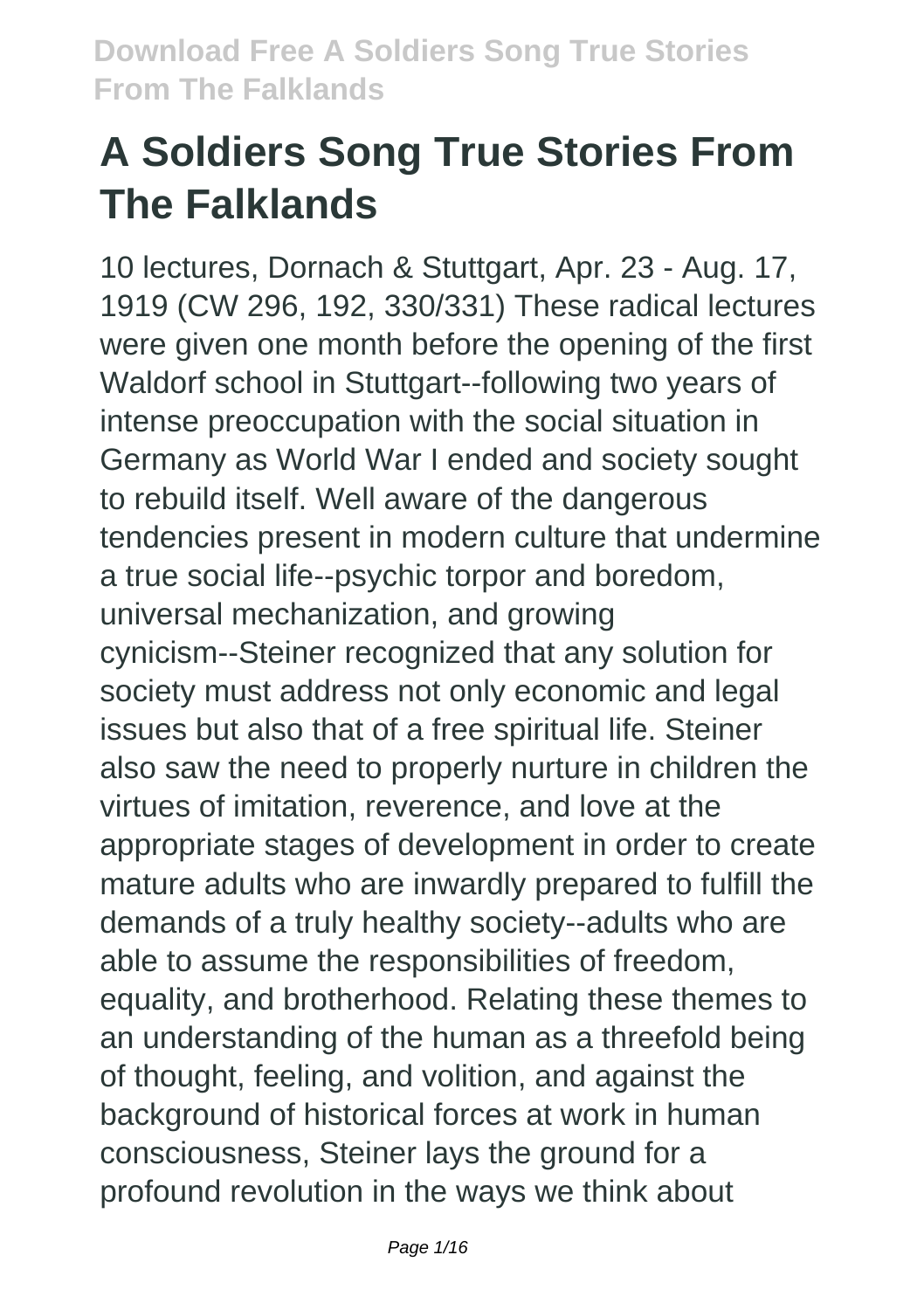education. Also included here are three lectures on the social basis of education, a lecture to public school teachers, and a lecture to the workers of the Waldorf Astoria Cigarette Company, after which they asked him to form a school for their children.

German sources: Die Erziehungsfrage als soziale Frage (GA 296); lectures 4, 5, and 6, the "Volkspädagogik" lectures in

Geisteswissenschaftliche Behandlung sozialer und pädagogischer Fragen (GA 192); lectures 2 and 11, Neugestaltung des sozialen Organismus (GA 330-331).

For all too obvious reasons, war, empire, and military conflict have become extremely hot topics in the academy. Given the changing nature of war, one of the more promising areas of scholarly investigation has been the development of new theories of war and war's impact on society. War, Citizenship, Territory features 19 chapters that look at the impact of war and militarism on citizenship, whether traditional territorially-bound national citizenship or "transnational" citizenship. Cowen and Gilbert argue that while there has been an explosion of work on citizenship and territory, Western academia's avoidance of the immediate effects of war (among other things) has led them to ignore war, which they contend is both pervasive and well nigh permanent. This volume sets forth a new, geopolitically based theory of war's transformative role on contemporary Page 2/16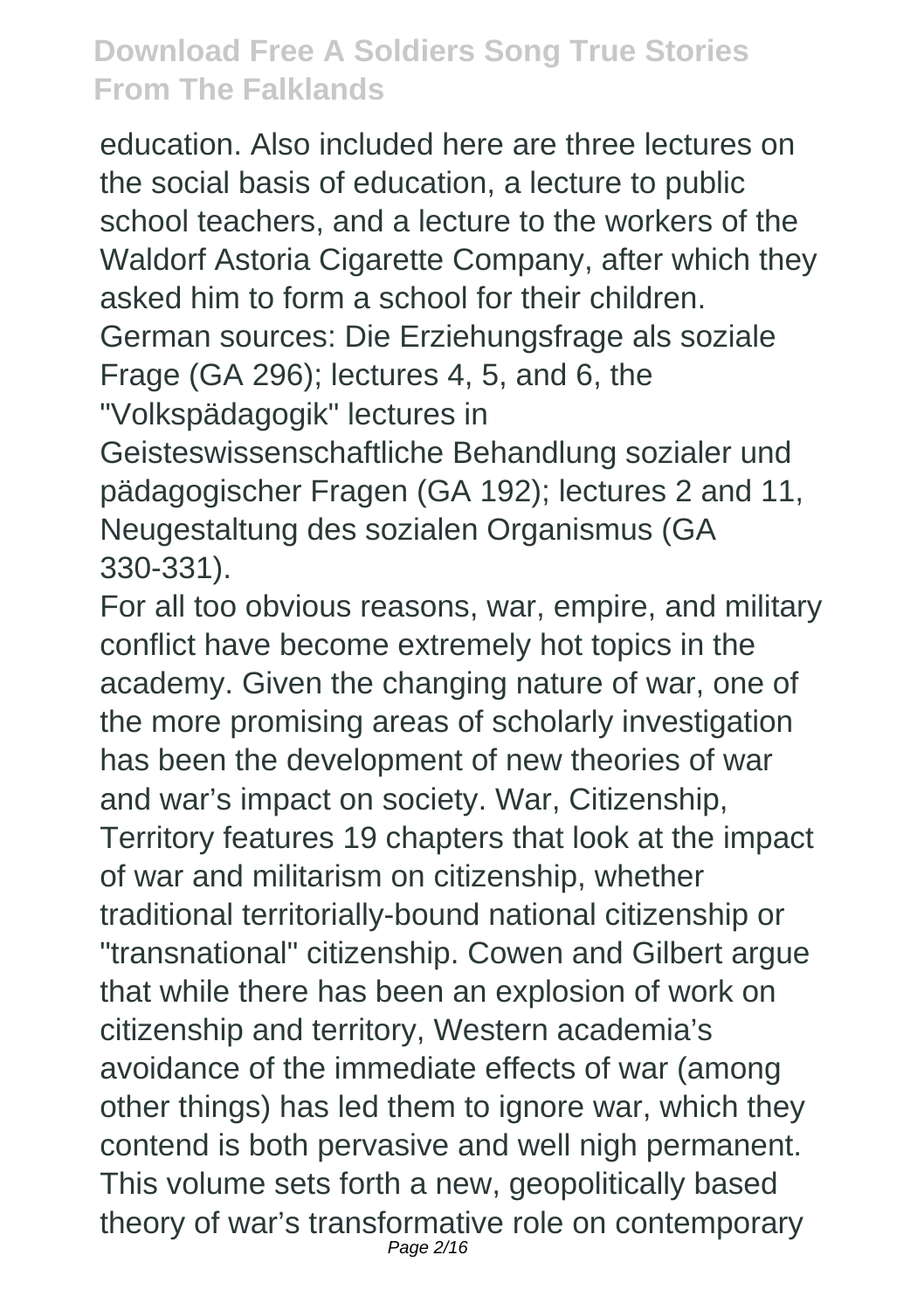forms of citizenship and territoriality, and includes empirical chapters that offer global coverage. Looks at fiction, picture books, nonfiction,

biographies, reference books, and other resources that features girls and women actively involved in all phases of war and war-time activities.

A Soldier's Song

This edited volume places the body at the centre of critical thinking about war and its consequences. War is fundamentally embodied. The reality of war is not just politics by any other means but politics incarnate, politics written on and experienced through the thinking, feeling bodies of men and women. From steeled combatants to abject victims, war occupies innumerable bodies in a multitude of ways, profoundly shaping lives and ways of being human. Giving the body an analytic recognition that it warrants and has often been denied in conventional war studies, this book brings together new interdisciplinary scholarship that explores the numerous affective, sensory and embodied practices through which war lives and breeds. It focuses on how war is prepared, enacted and reproduced through embodied action, suffering and memory. As such, the book promotes new directions in theorising war and transformations in warfare, via an explicit focus on the body. This book will be of much interest to students and scholars of war studies, security studies, sociology, anthropology, military studies, Page 3/16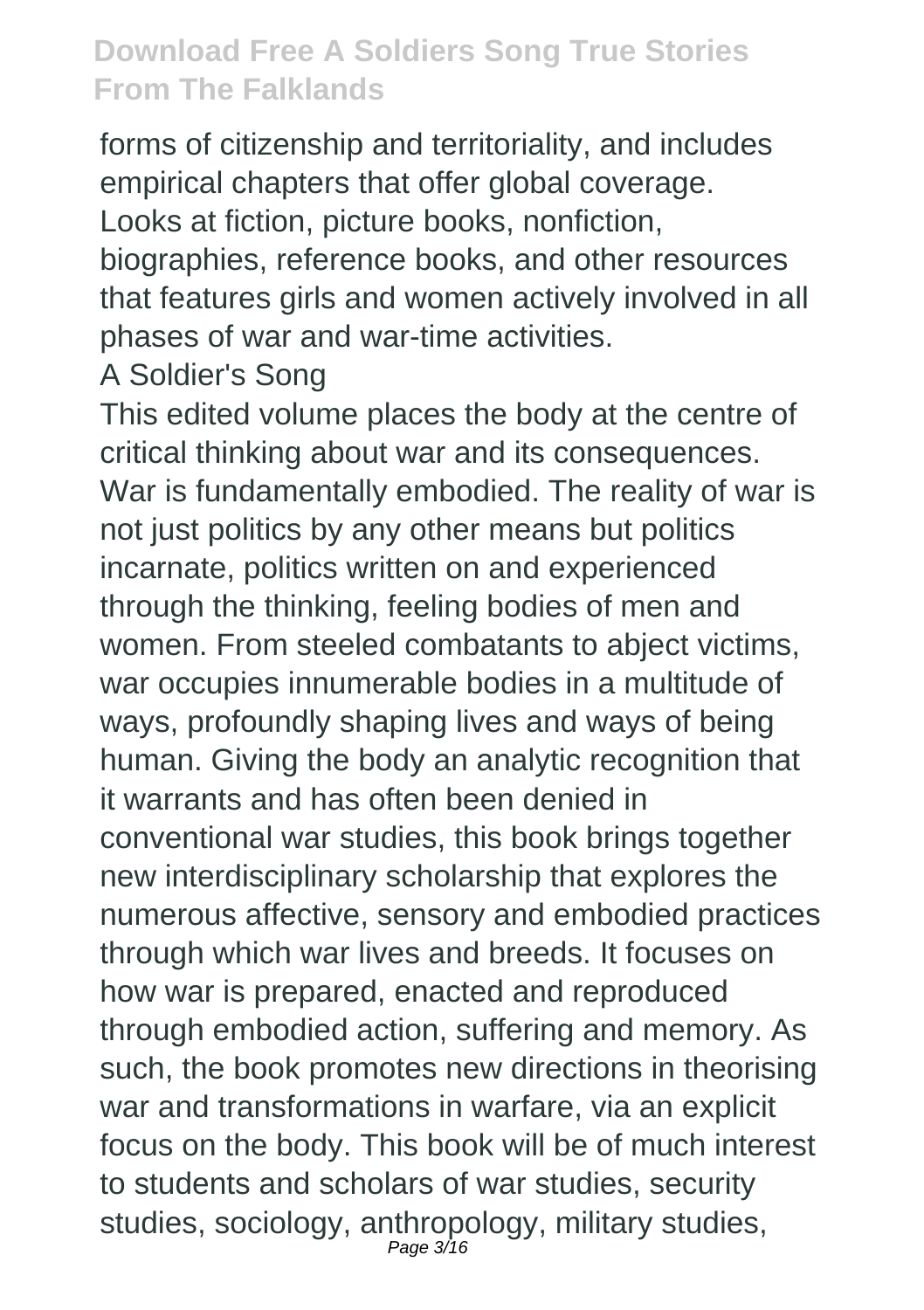politics and IR in general.

This book offers an empirically informed understanding of how identity and agency become wholly embedded within practices of mediaremembering. It draws upon data collected from the British military, the BBC and Falkland Islanders during the 30th Anniversary of the Falklands war to uniquely offer multiple perspectives on a single 'remembering' phenomenon. The study offers an analysis of the convergence, interconnectedness and interdependence of media and remembering, specifically the production, interpretation and negotiation of remembering in the media ecology. In so doing it not only examines the role of media in the formation and sustaining of collective memory but also the ways those who remember or are remembered in media texts become implicated in these processes.

Immortal Songs of Camp and Field : The Story of their Inspiration together with Striking Anecdotes connected with their History The author of The American Flag was born to poverty, but by hard work he obtained a good education, and studied medicine under Dr. Nicholas Romayne, by whom he was greatly beloved. He obtained his degree and shortly afterward, in October, 1816, he was married to Sarah Eckford, who brought him a good deal of wealth. Two years later, his health failing, he visited New Orleans for the winter, hoping for its recovery. Page  $4/16$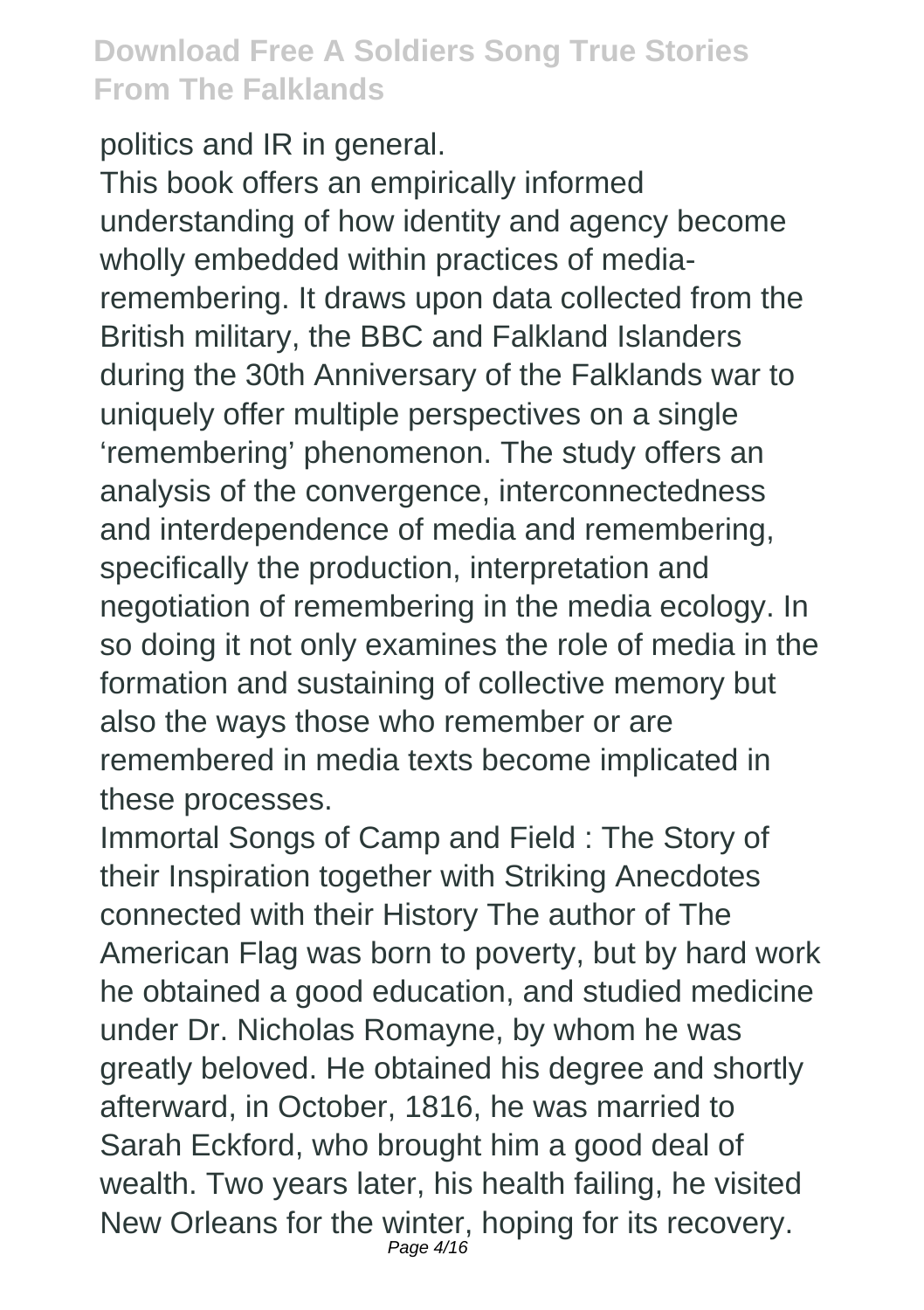He returned to New York in the spring, only to die in the following autumn, September, 1820, at the age of twenty-five. He is buried at Hunt's Point, in Westchester County, New York, where he spent some of the years of his boyhood. On his monument are these lines, written by his friend, Fitz-Green Halleck,— "None knew him but to love him, Nor named him but to praise." Drake was a poet from his childhood. The anecdotes preserved of his early youth show the fertility of his imagination. His first rhymes were a conundrum which he perpetrated when he was but five years old. He was one day, for some childish offense, punished by imprisonment in a portion of the garret shut off by some wooden bars. His sisters stole up to witness his suffering condition, and found him pacing the room, with something like a sword on his shoulder, watching an incongruous heap on the floor, in the character of Don Quixote at his vigils over the armor in the church. He called a boy of his acquaintance, named Oscar, "Little Fingal;" his ideas from books thus early seeking embodiment in living shapes. In the same spirit the child listened with great delight to the stories of an old neighbor lady about the Revolution. He would identify himself with the scene, and once, when he had given her a very energetic account of a ballad which he had read, upon her remarking that it was a tough story, he quickly replied, with a deep sigh: "Ah! we had it tough enough that day, ma'am." Page 5/16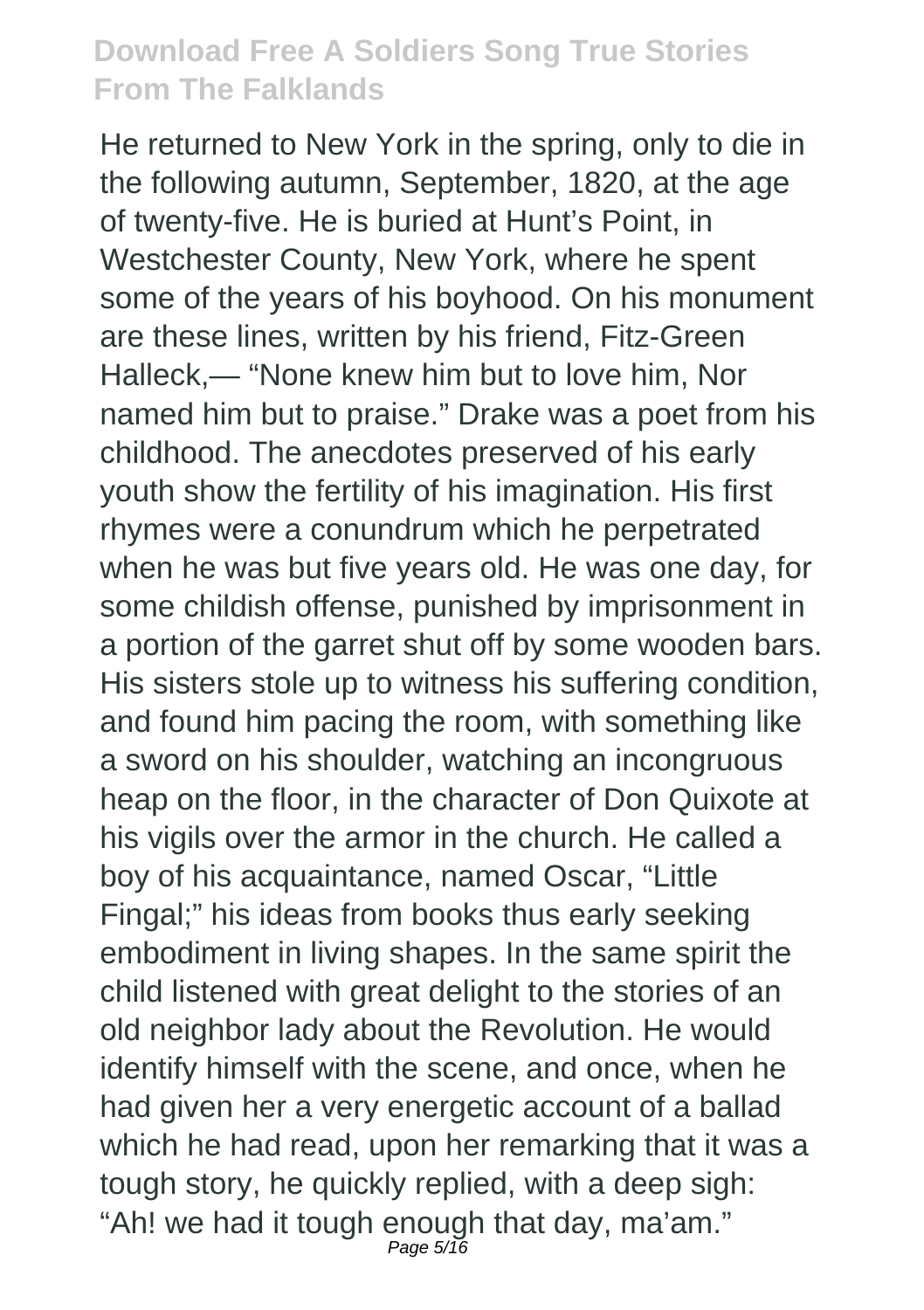Drake wrote The Mocking-Bird, one of his poems which has lived and will live, when a mere boy. It shows not only a happy facility but an unusual knowledge of the imitative faculty in the young poets of his time.

This volume addresses the changing relationships between women and armed forces from antiquity to the present: eight chapters review the existing literature, an extended picture essay visually documents women's military work, and eight chapters illustrate more restricted topics.

"The authors examine how social studies teachers can use web 2.0 tools to augment instruction in their classrooms, using a pedagogical framework SOURCES to enable students to engage in historical inquiry with primary sources in an informed and scaffolded fashion. SOURCES is an acronym to identify the steps ofhistorical inquiry: Scrutinizing the fundamental sources; organizing thoughts; understanding the context; reading between the lines; corroborating and refuting; establishing a plausible narrative; summarizing final thoughts. The use of Web 2.0 tools, such as social networks and blogs, are omnipresent among students, and their integration into the learning experience is intended to increase motivation, collaboration, and visualization of student work, as well as "providing opportunities and venues for sharing work and solutions globally." Per the authors, "this book will provide a detailed Page 6/16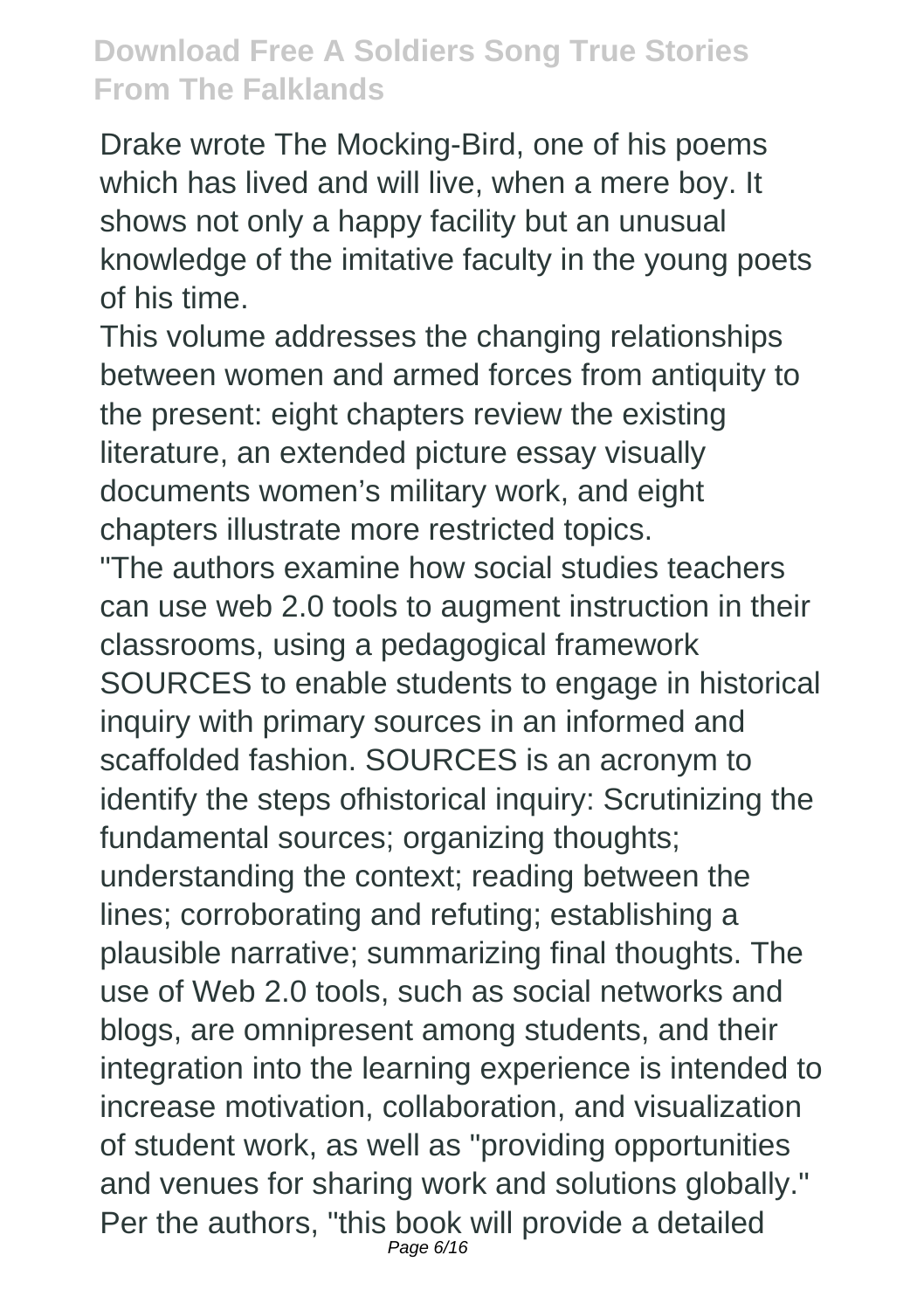collection and rationale for the implementation of a wide array of emerging technological applications into the teaching and learning process, their role in supporting each phase of the SOURCES pedagogical framework, and varied examples of the merging of technological and pedagogical applications in the social studies classroom""-- The book highlights facets of people's experiences since the 19th century with Atlantic space and the design of their stay on board ships. The contributions range from the perspective of pleasure-seeking tourists, who used ships as a temporary, luxurious homes to the perspective of military personnel, who perceived the Atlantic Passage as a transition between homeland security and potentially dangerous professional operations - the risks of sea voyages even on technically sophisticated ocean liners, whose interiors and services often include grand hotels in the metropolises of the late 19th and 20th century, were discreetly ignored by the passengers. The charm of the Atlantic and the ship, unthinkable in earlier times, should not be decimated in any way.

This volume presents a unique study of war songs created during and after World War II, known in Russia as the "Great Patriotic War". The most popular war songs, such as "Katyusha", "The Sacred War", "Dark Night", "My Moscow", "In the Dugout", "Victory Day", provide illuminating insights Page 7/16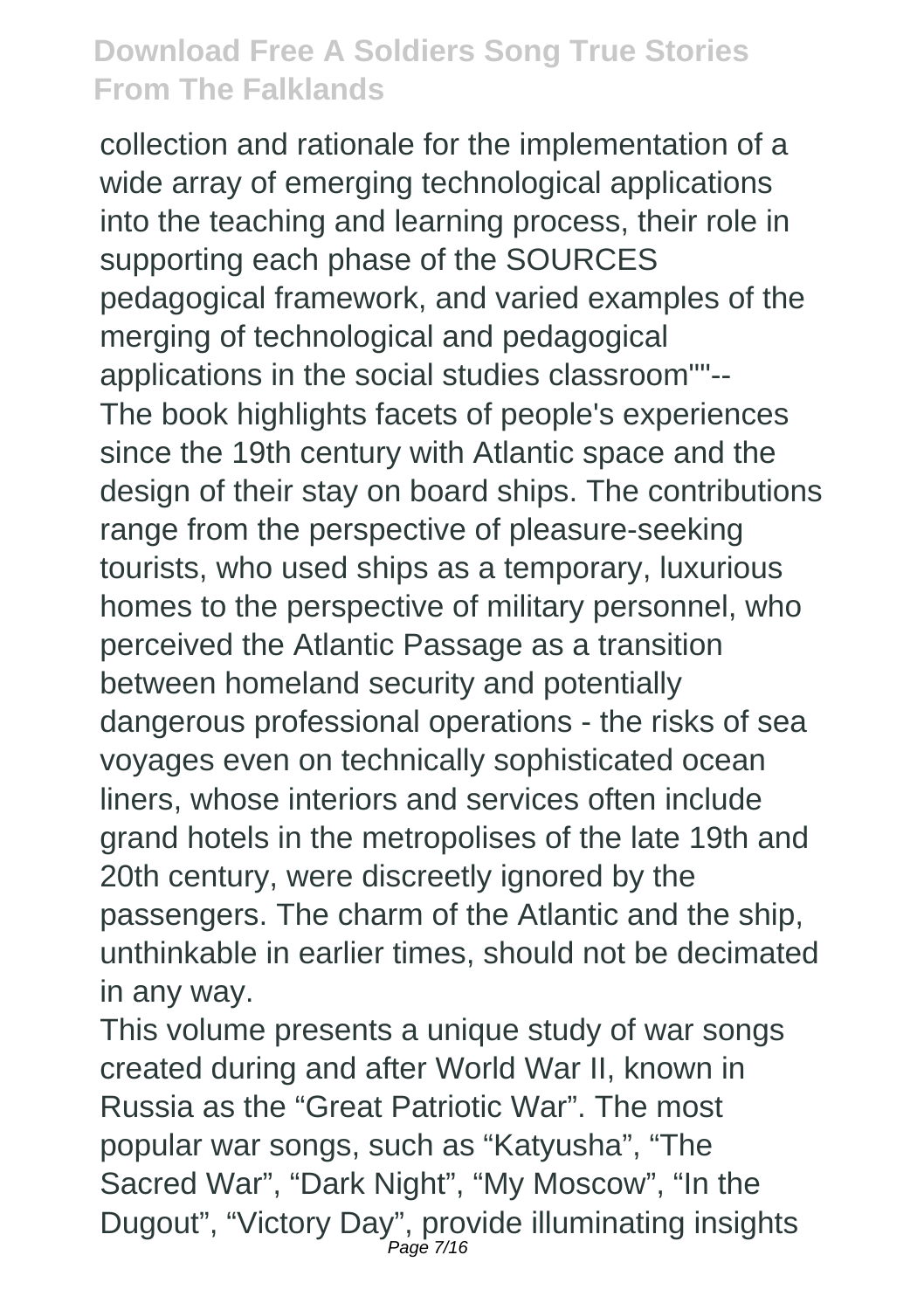into the musical culture of the former Soviet Union and modern Russia. In the year of the 70th anniversary of victory in the war, the book studies the cultural heritage of famous war songs from a new perspective, exploring the historical background of their creation and analysing their lyrics as part of Russian cultural heritage. The book also discusses the modifications required when translating the songs from Russian to English. It concludes with a description an educational project studying war songs at Moscow schools run under the auspices of UNESCO.

This book is an unprecedented collection of 29 original essays by some of the world's most distinguished scholars of Japan. Covers a broad range of issues, including the colonial roots of anthropology in the Japanese academy; eugenics and nation building; majority and minority cultures; genders and sexualities; and fashion and food cultures Resists stale and misleading stereotypes, by presenting new perspectives on Japanese culture and society Makes Japanese society accessible to readers unfamiliar with the country

Provides a detailed critical and musical analysis of nearly 150 songs related to and inspired by the Vietnam War and a selected discography of both original releases and reissues.

This book explores how military memoirs come to be written and published. Looking at the journeys Page 8/16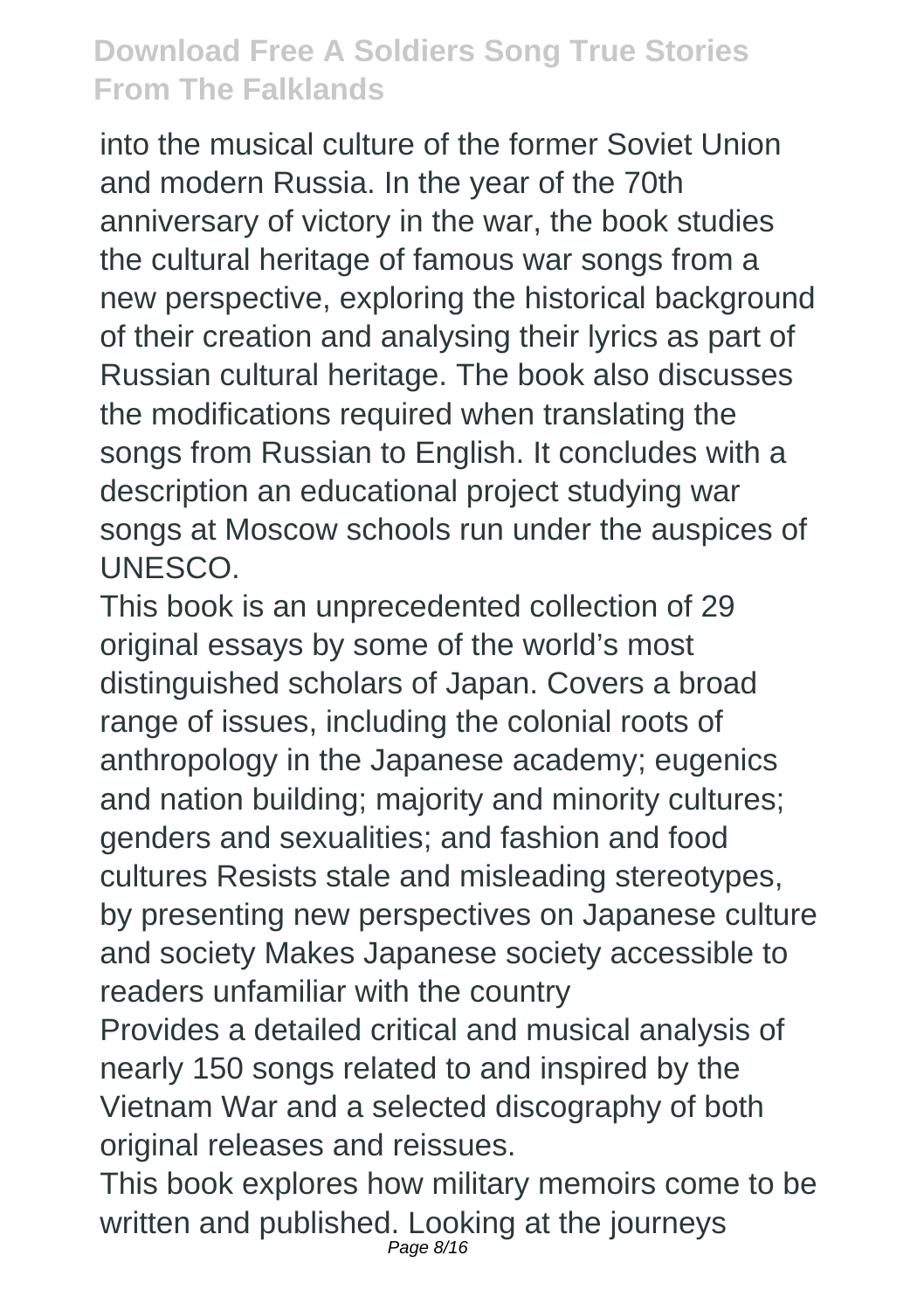through which soldiers and other military personnel become writers, the authors draw on over 250 military memoirs published since 1980 about service with the British armed forces, and on interviews with published military memoirists who talk in detail about the writing and production of their books. A range of themes are explored including: the nature of the military memoir; motivations for writing; authors' reflections on their readerships; inclusions and exclusions within the text; the memories and materials that authors draw on; the collaborations that make the production and publication of military memoirs possible; and the issues around the design of military memoirs' distinctive covers. Written by two leading commentators on the sociology of the military, Bringing War to Book offers a new and original argument about the representations of war and the military experience as a process of social production. The book will be of interest to students and scholars across a range of disciplines including sociology, history, and cultural studies.

'Sound Targets' explores the role of music in American military culture, focusing on the experiences of soldiers returning from active service in Iraq. Pieslak describes how American soldiers hear, share, use & produce music, both on & off duty.

First published in 1946. In this study of Russian theatre, the author explores the developments of drama and the theatre throughout the nineteenth-century. Macleod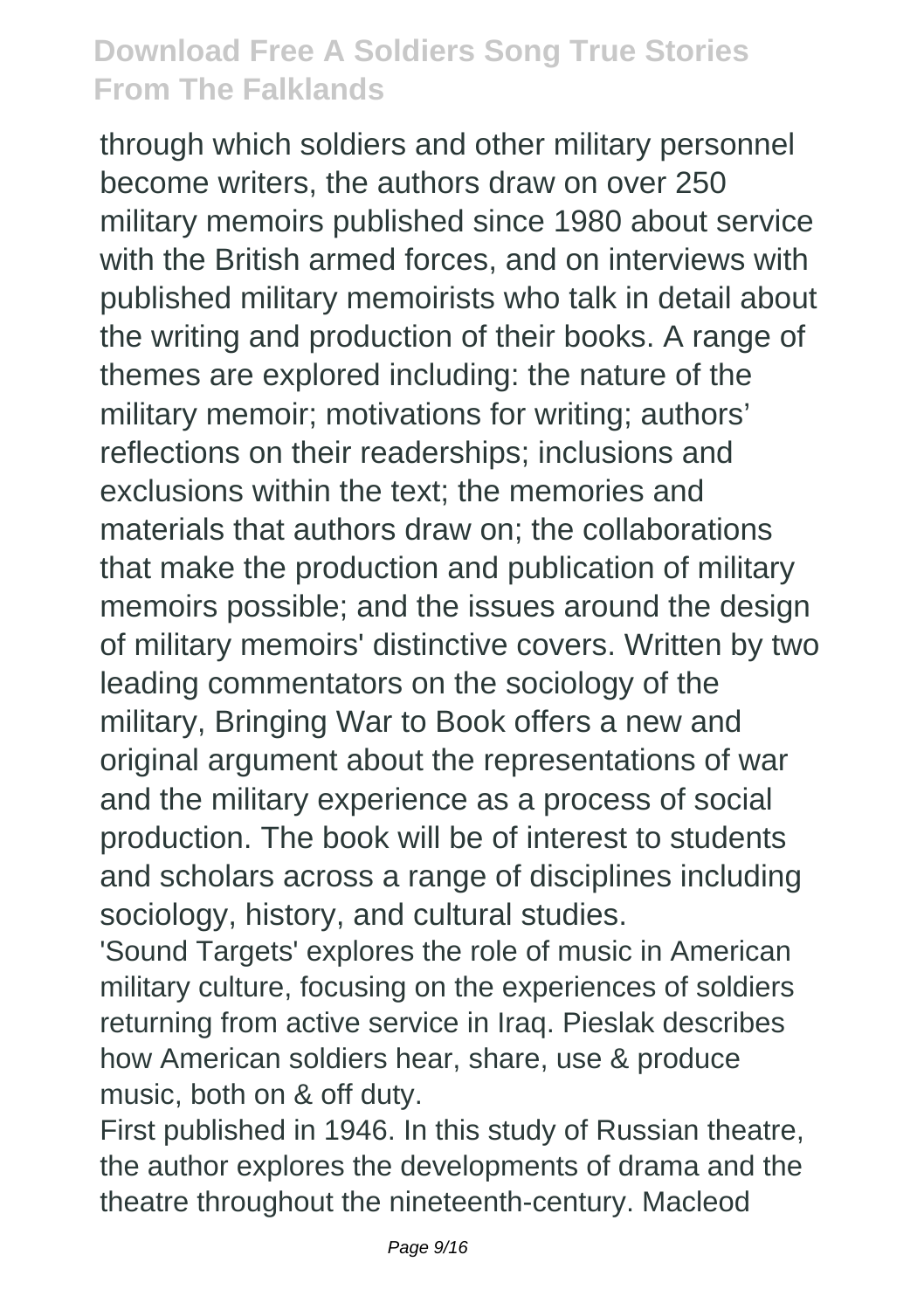examines imperial and serf theatres, the impact of Russian drama on the east and west, and the regeneration of theatre at the start of the twentiethcentury. This title will be of great interest to students of Theatre Studies and Russian History.

Dublin, 1914. As Ireland stands on the brink of political crisis, Europe plunges headlong into war. Among the thousands of Irishmen who volunteer to fight for the British Army is Stephen Ryan, a gifted young maths scholar whose working class background has marked him out as a misfit among his wealthy fellow students. Sent to fight in Turkey, he looks forward to the great adventure, unaware of the growing unrest back home in Ireland. His romantic notions of war are soon shattered and he is forced to wonder where his loyalties lie, on his return to a Dublin poised for rebellion in 1916 and a brother fighting for the rebels. Everything has changed utterly, and in a world gone mad his only hope is his growing friendship with the brilliant and enigmatic Lillian Bryce. The Soldier's Song is a poignant and deeply moving novel, a tribute to the durability of the human soul.

A lively social history of popular wartime songs and how they helped America's home front morale.

"Waring, author of a forthcoming TCP book on technology integration in social studies, pairs that book with this one to provide a means for teachers to implement the SOURCES framework in classrooms. SOURCES is an acronym that identifies how social studies classes can integrate and evaluate primary sources using a variety of research tools-Scrutinize the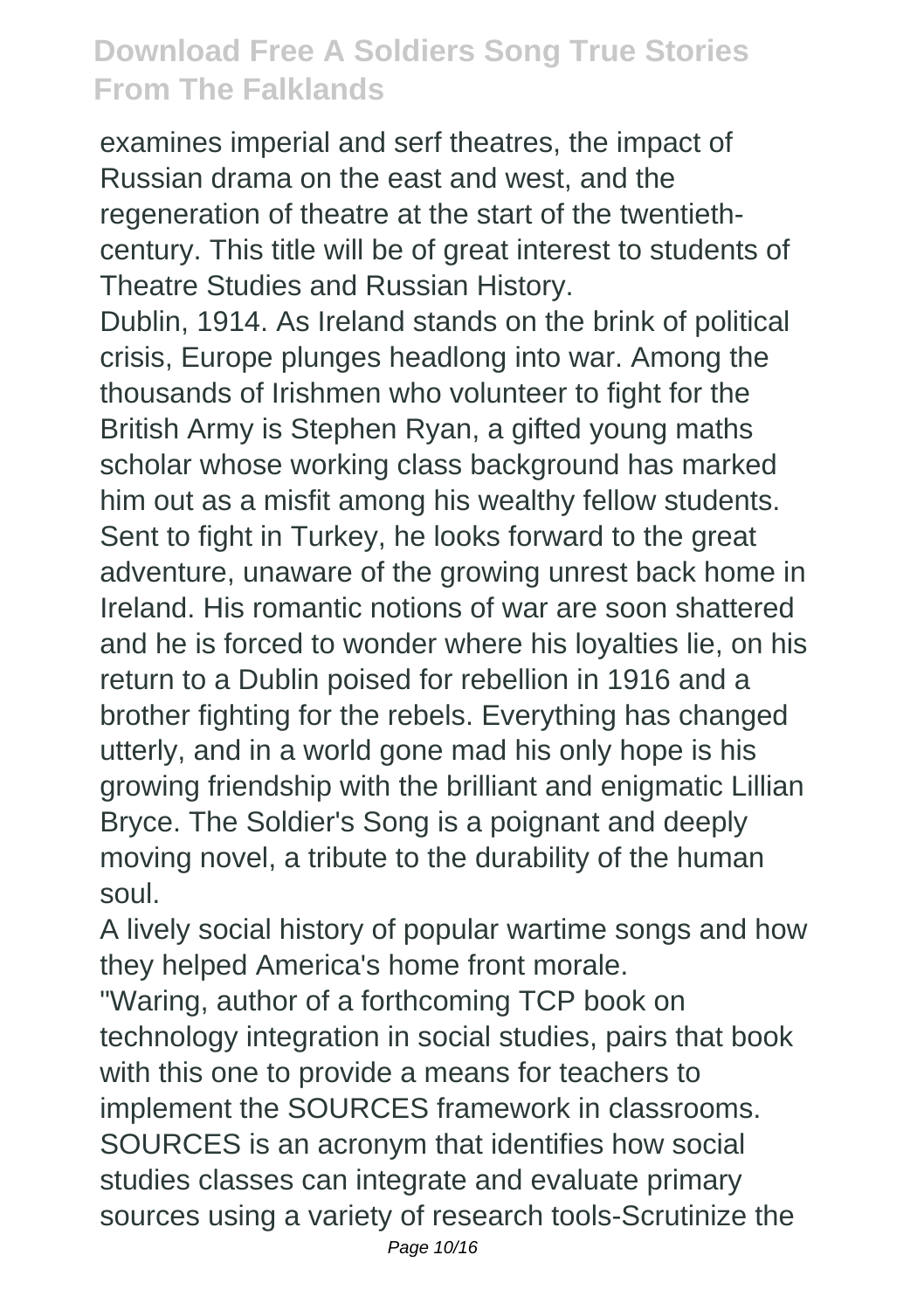fundamental source; Organize thoughts; Understand the context; Read between the lines; Corroborate and refute; Establish a plausible narrative; Summarize final thoughts. Per the author, "! will outline a clearly delineated step-by-step process of how to progress through the seven stages of the SOURCES Framework for teaching with sources, provide anecdotal comments, examples, and explicit scaffolding, such as sources analysis sheets for various types of primary and secondary sources, flowcharts, and other resources to allow students to succeed throughout the SOURCES inquiry framework." Significantly, Waring demonstrates how this work can become integrated in other disciplinary areas, such as mathematics, science, and the arts. The intention is to provide a grounded means for conducting higher-order reasoning and inquiry"-- Drawing on educational materials, textbooks, adventure tales, plays, and Sunday-school papers, Boys and Girls in No Man's Land explores the role of children in the nation's war effort.

Vols. for 1898-1968 include a directory of publishers. Bizarre military history: In 1979, a crack commando unit was established by the most gifted minds within the U.S. Army. Defying all known laws of physics and accepted military practice, they believed that a soldier could adopt the cloak of invisibility, pass cleanly through walls, and—perhaps most chillingly—kill goats just by staring at them. They were the First Earth Battalion, entrusted with defending America from all known adversaries. And they really weren't joking. What's more, they're back—and they're fighting the War on Terror. An uproarious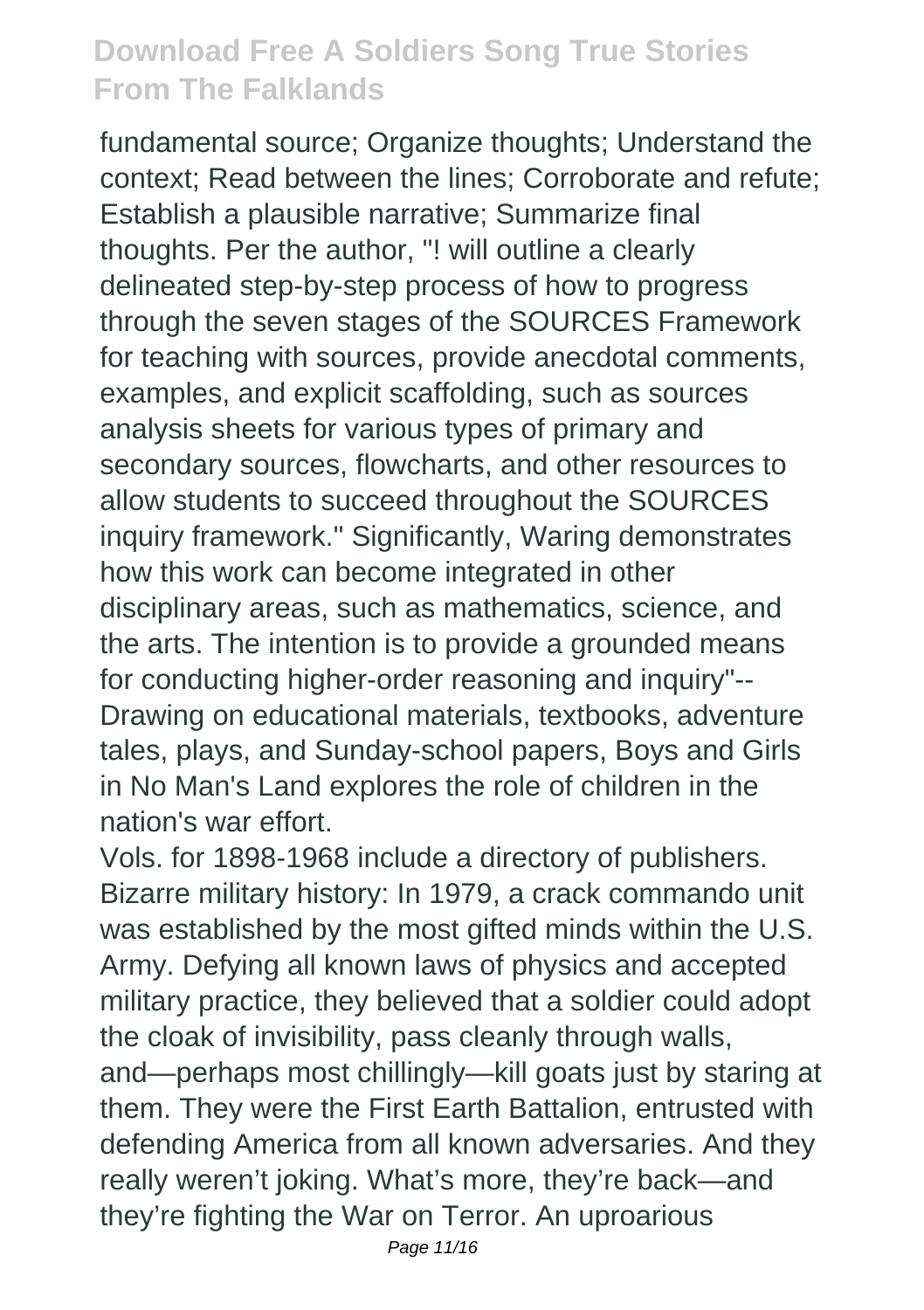exploration of American military paranoia: With investigations ranging from the mysterious "Goat Lab," to Uri Geller's covert psychic work with the CIA, to the increasingly bizarre role played by a succession of U.S. presidents, this might just be the funniest, most unsettling book you will ever read—if only because it is all true and is still happening today.

Documentaries such as Zana Briski and Ross Kauffman's Born into Brothels, Michael Moore's Fahrenheit 9/11, Jeffrey Blitz's Spellbound, along with March of the Penguins and An Inconvenient Truth have achieved critical as well as popular success. Although nonfiction film may have captured imaginations, many viewers enter and leave theaters with a nanve concept of "truth" and "reality"-for them, documentaries are information sources. But is truth or reality readily available, easily acquired, or undisputed? Or do documentaries convey illusions of truth and reality? What aesthetic means are used to build these illusions? A documentary's sounds and images are always the product of selection and choice, and often underscore points the filmmaker wishes to make. Crafting Truth illuminates the ways these films tell their stories; how they use the camera, editing, sound, and performance; what rhetorical devices they employ; and what the theoretical, practical, and ethical implications of these choices are. Complex documentary concepts are presented through easily accessible language, images, and a discussion of a wide range of films and videos to encourage new ways of thinking about and seeing nonfiction film.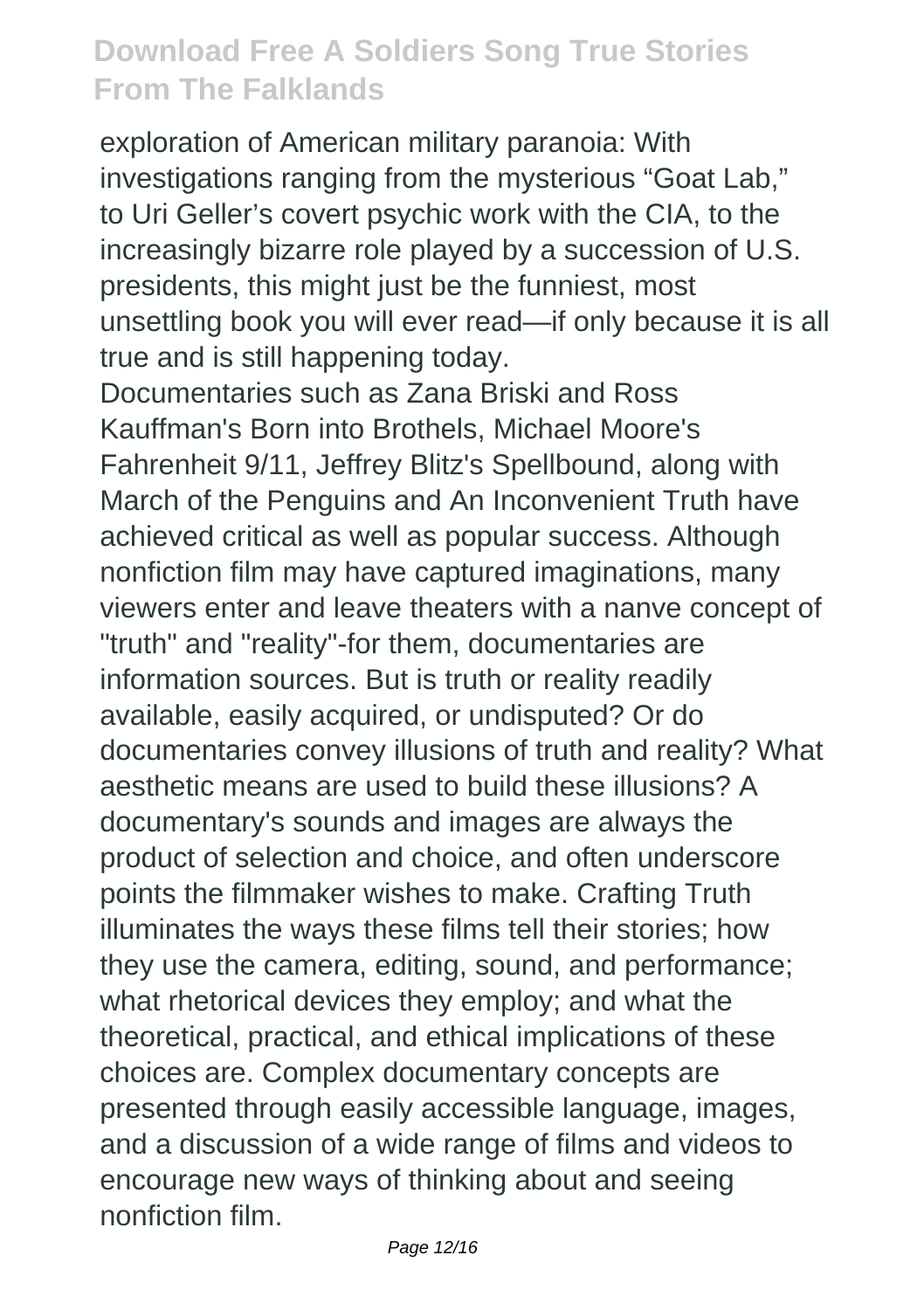The Virginia Giant, a one-man army! Peter Francisco was believed to have had almost super-human strength. According to legend, George Washington said, "Without him we would have lost two crucial battles, perhaps the war, and with it our freedom." Francisco, a Portuguese immigrant, was raised outside Richmond and after hearing Patrick Henry's "Give Me Liberty or Give Me Death" speech, he joined the Virginia Colonial Militia. He was known for his battle-hardened skills, and his bravery at Brandywine, Stony Point, Camden and Guilford Courthouse led to stories of epic portions. Join authors Bobby and Sherry Norfolk as they separate fact from myth on topics ranging from pirates to redcoats to exciting acts of valor in this remarkable story of a true American hero.

This set of 11 volumes, originally published between 1946 and 2001, amalgamates a wide breadth of research on Art and Culture in the Nineteenth Century, including studies on photography, theatre, opera, and music. This collection of books from some of the leading scholars in the field provides a comprehensive overview of the subject how it has evolved over time, and will be of particular interest to students of art and cultural history. An utterly compelling and much needed reminder of what war is really all about. In 1982 Private Ken Lukowiak served with 2 Para in the Falklands. He was away from home for little more than eight weeks, yet the experience of war was to change his life for ever. Ten years passed before he was able to write about this brief period in his life. In those ten years he was brought face to face with the legacy of his Parachute Regiment training and with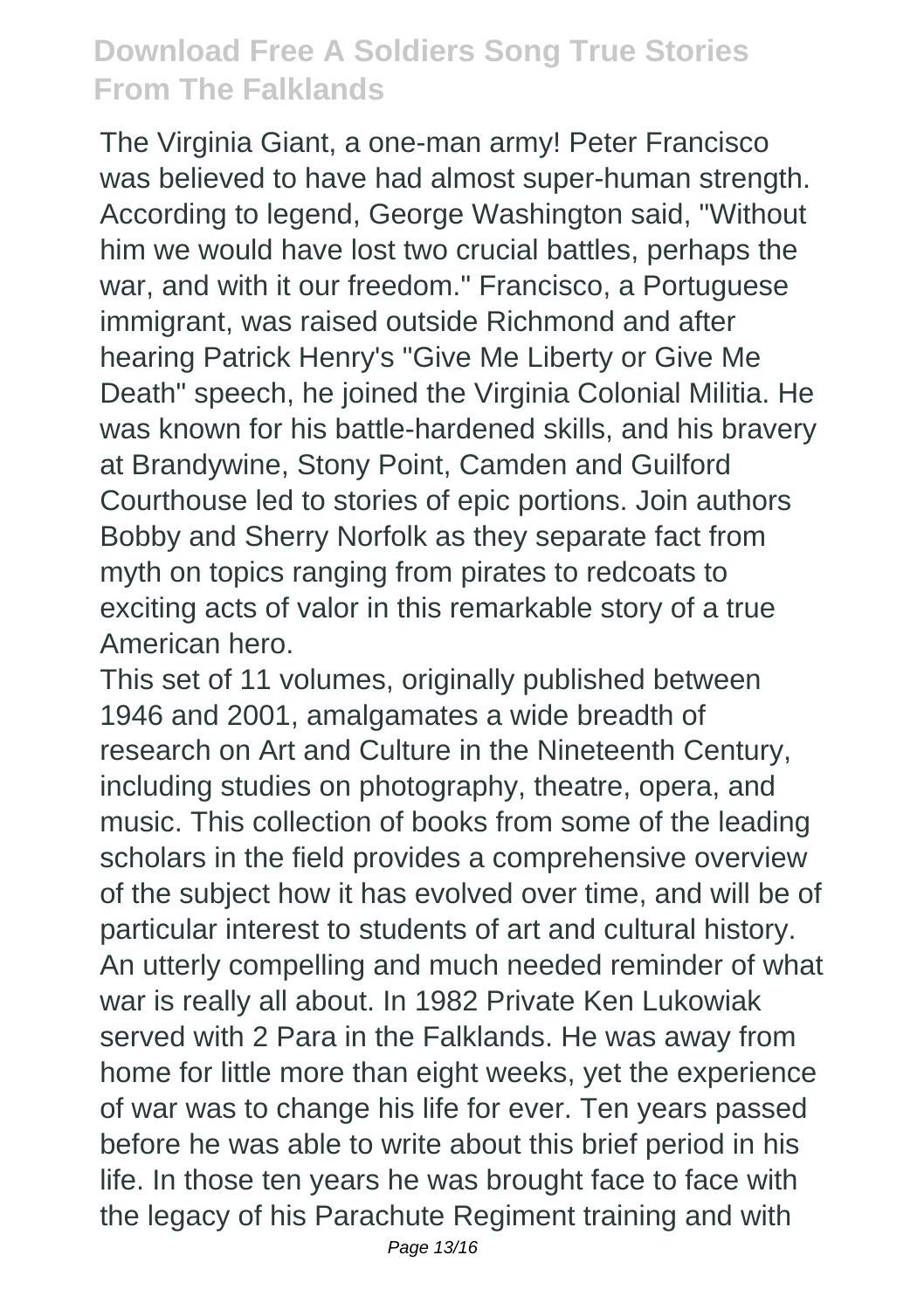the knowledge that he had seen many men die - some of whom he himself had killed. From the voyage 'down South' on the MV Norland, from Goose Green to Fitzroy and the anti-climactic journey home Lukowiak illustrates the madness and black comedy of the soldier's world. He tells his painfully honest story in spare and brutal language and is both profound and often profoundly shocking.

The Lee-Enfield is one of the 20th century's most recognisable and longest-serving military rifles. It was adopted by the British Army in 1895 and only replaced by the L1A1 SLR in 1957. It saw combat from the Boer War onwards, and thousands are still in use today; it is estimated that 17 million have been produced. Soldier's recollections of the rifle are overwhelmingly affectionate (it was known as the Smellie); today it remains a very popular target rifle for competitive shooting, and modern copies are being manufactured to meet demand. Featuring first-hand accounts, brand-new full-colour artwork and close-up photographs, this is the story of the Lee-Enfield, the innovative, reliable and long-lived rifle that equipped British and other forces through the world wars and beyond.

The Searing Portrayal Of War That Has Stunned And Galvanized Generations Of Readers An immediate bestseller upon its original publication in 1939, Dalton Trumbo's stark, profoundly troubling masterpiece about the horrors of World War I brilliantly crystallized the uncompromising brutality of war and became the most influential protest novel of the Vietnam era. Johnny Got His Gun is an undisputed classic of antiwar literature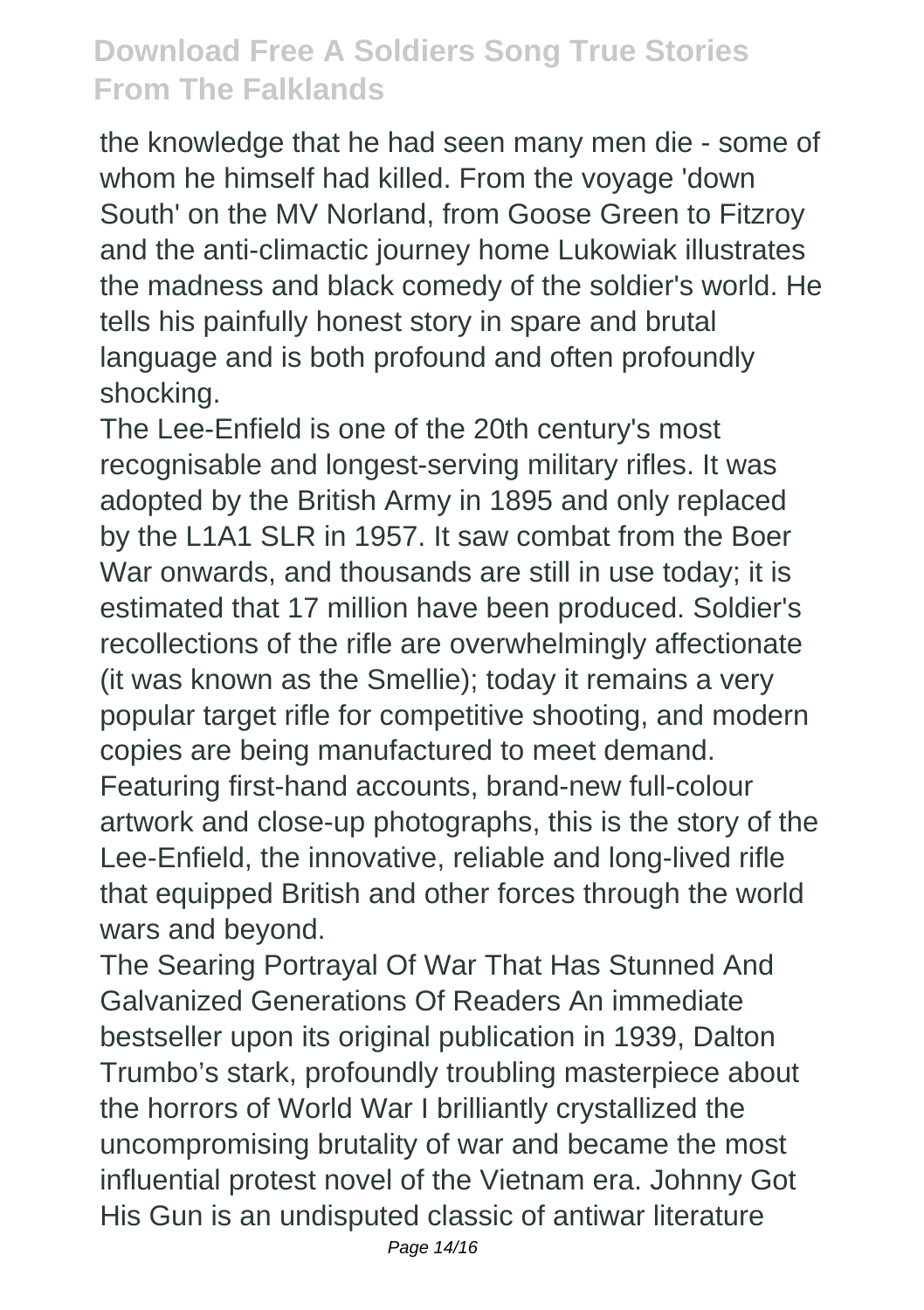that's as timely as ever. "A terrifying book, of an extraordinary emotional intensity."--The Washington Post "Powerful. . . an eye-opener." --Michael Moore "Mr. Trumbo sets this story down almost without pause or punctuation and with a fury amounting to eloquence."--The New York Times "A book that can never be forgotten by anyone who reads it."--Saturday Review

A classic work of American literature that has not stopped changing minds and lives since it burst onto the literary scene, The Things They Carried is a ground-breaking meditation on war, memory, imagination, and the redemptive power of storytelling. The Things They Carried depicts the men of Alpha Company: Jimmy Cross, Henry Dobbins, Rat Kiley, Mitchell Sanders, Norman Bowker, Kiowa, and the character Tim O'Brien, who has survived his tour in Vietnam to become a father and writer at the age of forty-three. Taught everywhere—from high school classrooms to graduate seminars in creative writing—it has become required reading for any American and continues to challenge readers in their perceptions of fact and fiction, war and peace, courage and fear and longing. The Things They Carried won France's prestigious Prix du Meilleur Livre Etranger and the Chicago Tribune Heartland Prize; it was also a finalist for the Pulitzer Prize and the National Book Critics Circle Award. In spite of all the attention that has been devoted to men's identity in recent years, the links between men and the military have until now remained unquestioned, and thus unexplored. This groundbreaking volume deconstructs the traditional stereotypes of military identity and makes a strong case for a plurality of identities within a range of theoretical and empirical contexts. The contributors consider the ways in which military masculine identities are created and sustained Page 15/16